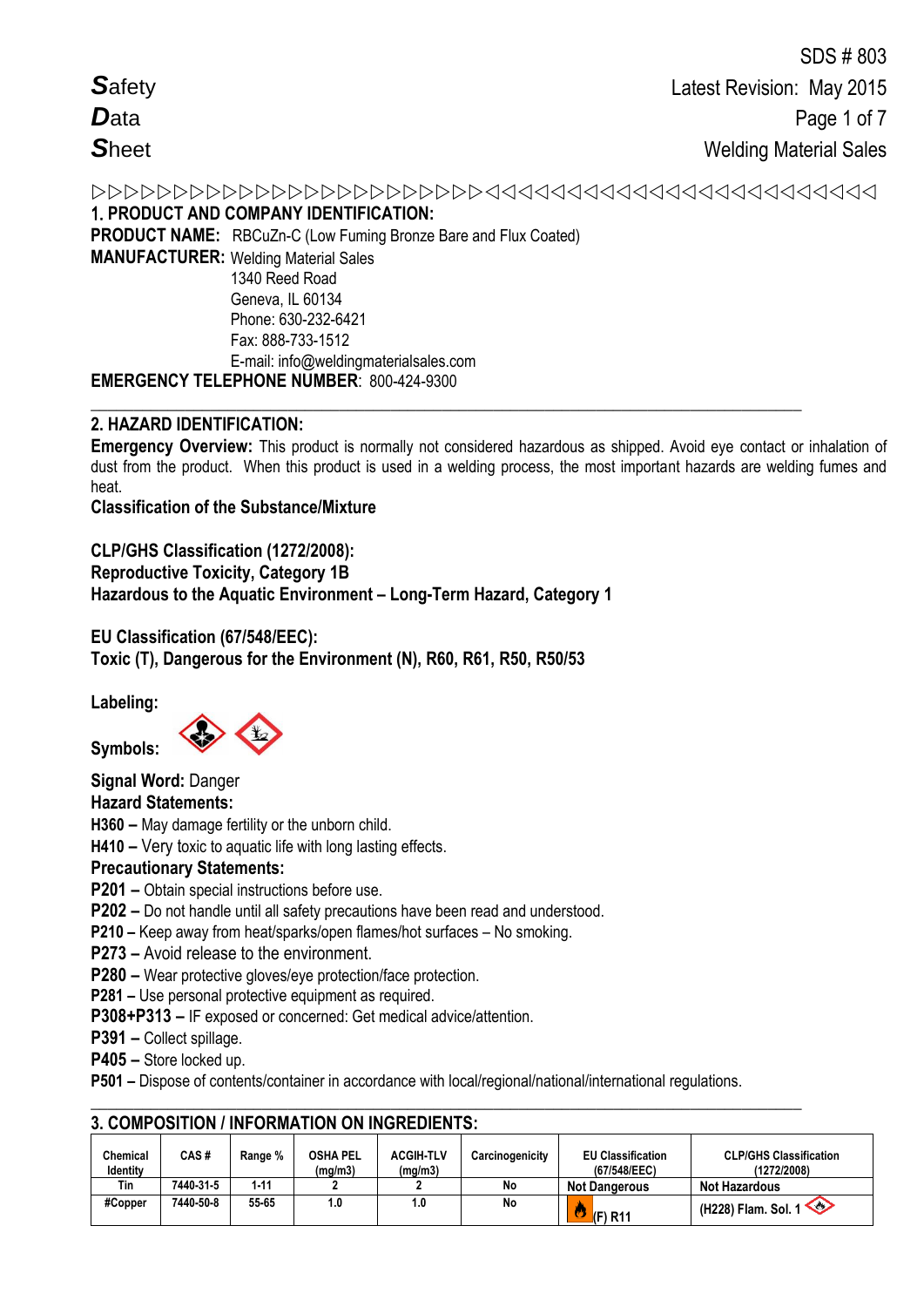# 

|                   |            |           |               |               |    | $\frac{1}{2}$ (N) R50                  | (H400) Aquatic Acute 1                        |
|-------------------|------------|-----------|---------------|---------------|----|----------------------------------------|-----------------------------------------------|
| #Zinc             | 1314-13-2  | 40-50     | 5.0           | 5.0           | No | $\frac{1}{2}$ (N), R50/53              | (H400) Aquatic Acute 1<br>(H410) Aquatic C. 1 |
| <b>Iron</b>       | 7439-89-6  | $.2 - 10$ | 10 (as Fe2O3) | 10 (as Fe2O3) | No | <b>Not Dangerous</b>                   | <b>Not Hazardous</b>                          |
| <b>Boric Acid</b> | 10043-35-3 | $1 - 11$  | 15            | 10            | No | Repr. Cat. 2<br>р,<br>$(T)$ , R60, R61 | (H360FD) Repr. 1B                             |
| <b>Borax</b>      | 1303-96-4  | $2 - 8$   | 10            |               | No | Repr. Cat. 2<br>р,<br>$(T)$ , R60, R61 | (H360FD) Repr. 1B                             |

**Important** This section covers the materials of which the products manufactured. The fumes and gases produced during normal use of this product are covered in section 10. The term "Hazardous" in "Hazardous Material" should be interpreted as a term required and defined in OSHA Hazard Communication Standard 29CFR 1910-1200 and it does not necessarily imply the existence of hazard. The chemicals or compounds reportable by Section 313 of SARA are marked by the symbol #.

### **\_\_\_\_\_\_\_\_\_\_\_\_\_\_\_\_\_\_\_\_\_\_\_\_\_\_\_\_\_\_\_\_\_\_\_\_\_\_\_\_\_\_\_\_\_\_\_\_\_\_\_\_\_\_\_\_\_\_\_\_\_\_\_\_\_\_\_\_\_\_\_\_\_\_\_\_\_\_\_\_\_\_\_ 4. FIRST AID MEASURES:**

**Inhalation**: Remove to fresh air immediately or administer oxygen. Get medical attention immediately.

**Skin**: Flush skin with large amounts of water and soap. If irritation develops and persists, get medical attention.

**\_\_\_\_\_\_\_\_\_\_\_\_\_\_\_\_\_\_\_\_\_\_\_\_\_\_\_\_\_\_\_\_\_\_\_\_\_\_\_\_\_\_\_\_\_\_\_\_\_\_\_\_\_\_\_\_\_\_\_\_\_\_\_\_\_\_\_\_\_\_\_\_\_\_\_\_\_\_\_\_\_\_\_**

**Eye:** Flush eyes with water for at least 15 minutes. Get medical attention.

**Ingestion:** Obtain medical attention immediately if ingested. Rinse mouth.

# **5. FIRE-FIGHTING MEASURES:**

**Suitable Extinguishing Media:** Use water spray, alcohol-resistant foam, dry chemical or carbon dioxide. Use the extinguishing media recommended for the burning material and fire situation.

**Unsuitable Extinguishing Media:** Do not use water on molten metal. Large fires may be flooded with water from a distance.

**Specific Hazards Arising From Chemical:** Keep away from heat/spark/open flames/hot surfaces – No smoking.

Tin oxides, Copper oxides, Carbon oxides, Zinc oxides, Iron oxides, Borane/boron oxides, Sodium oxides

**\_\_\_\_\_\_\_\_\_\_\_\_\_\_\_\_\_\_\_\_\_\_\_\_\_\_\_\_\_\_\_\_\_\_\_\_\_\_\_\_\_\_\_\_\_\_\_\_\_\_\_\_\_\_\_\_\_\_\_\_\_\_\_\_\_\_\_\_\_\_\_\_\_\_\_\_\_\_\_\_\_\_\_**

**Protective Equipment:** Fire fighters should wear complete protective clothing including self-contained breathing apparatus.

# **6. ACCIDENTAL RELEASE MEASURES:**

**Personal Precautions:** Refer to section 8.

**Environment Precautions:** Refer to section 13.

**Cleaning Measures:** As an inert solid waste in accordance with state, local, and federal regulations.

**California:** Sodium Tetraborate Decahydrate is a "hazardous waste" in California and should be handled in accordance with state regulations.

# **EPA Hazardous Waste Number:** None

**RCRA (40 CFR 261):** Sodium Tetraborate Decahydrate is not listed under any sections of the Federal Resource Conservation and Recovery Act.

**Water Spill:** Sodium Tetraborate Decahydrate will cause localized contamination of surrounding waters based on the quantity dissolved in these waters. At high concentrations, some damage to local vegetation, fish, and other aquatic life may be expected. Advise the local water authority that none of the affected water should be used for irrigation or for potable water until natural dilution returns boron level to normal.

**\_\_\_\_\_\_\_\_\_\_\_\_\_\_\_\_\_\_\_\_\_\_\_\_\_\_\_\_\_\_\_\_\_\_\_\_\_\_\_\_\_\_\_\_\_\_\_\_\_\_\_\_\_\_\_\_\_\_\_\_\_\_\_\_\_\_\_\_\_\_\_\_\_\_\_\_\_\_\_\_\_\_\_**

**\_\_\_\_\_\_\_\_\_\_\_\_\_\_\_\_\_\_\_\_\_\_\_\_\_\_\_\_\_\_\_\_\_\_\_\_\_\_\_\_\_\_\_\_\_\_\_\_\_\_\_\_\_\_\_\_\_\_\_\_\_\_\_\_\_\_\_\_\_\_\_\_\_\_\_\_\_\_\_\_\_\_\_**

# **7. HANDLING AND STORAGE:**

**Precautions for Safe Handling:** Keep container tightly sealed. Store in cool, dry location in tightly closed containers. Ensure good ventilation at the workplace. Open and handle the container with care.

**Conditions for Safe Storage:** Store away from oxidizing agents. Keep container tightly sealed. Store at room temperature. Store in cool dry conditions in well sealed containers.

# **8. EXPOSURE CONTROLS/ PERSONAL PROTECTION:**

**Engineering Controls:** The usual precautionary measures for handling chemicals should be followed. Keep away from food, beverages and feed. Remove all soiled and contaminated clothing immediately. Wash hands before break and at the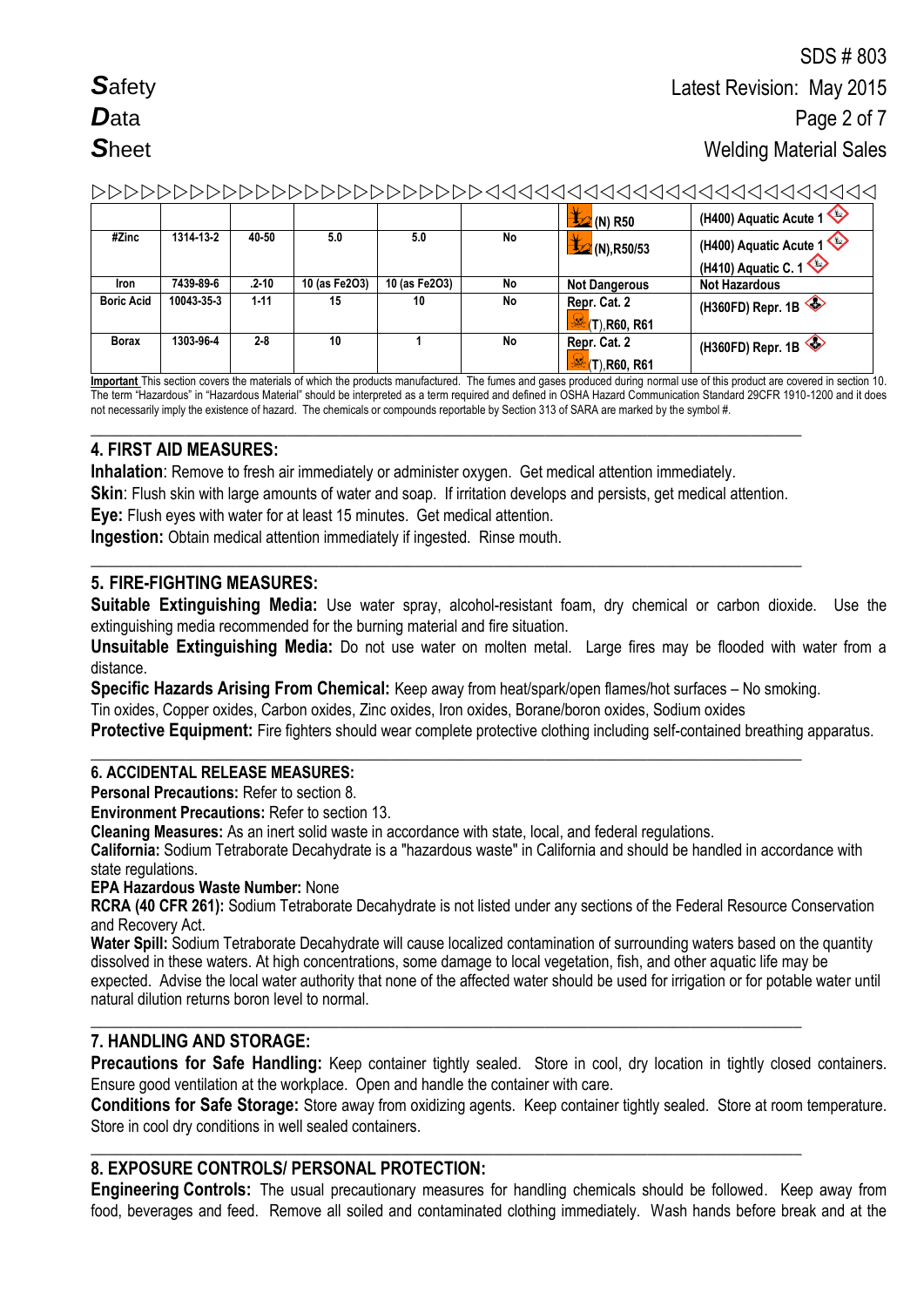end of the work. Store all protective clothing separately. Maintain an ergonomically appropriate working environment. Wear protective equipment. Keep unprotected persons away. Avoid causing dust.

**Exposure limits:** Use industrial hygiene equipment to ensure that exposure does not exceed applicable national exposure limits. The limits defined under section 3 can be used as guidance. Unless noted, all values are for 8 hour time weighted average.

**Biological limits:** No available data

# **Personal protection:**

**Respiratory protection:** Use an air purifying dust respirator when welding or brazing in a confined space, or when local exhaust or ventilation is not sufficient to keep exposure values within safe limits.

**Hands protection:** Wear appropriate gloves to prevent skin contact.

**EN 12477: Protection gloves for welders** 

| <b>Requirements (EN Levels)</b> | Type A       | <b>Type B</b> |
|---------------------------------|--------------|---------------|
| <b>Abrasion (Cycles)</b>        | 2(500)       | 1(100)        |
| Cut (Factor)                    | 1(1.2)       | 1(1.2)        |
| <b>Tear (Newton)</b>            | 2(25)        | 1(10)         |
| <b>Puncture (Newton)</b>        | 2(60)        | 1(20)         |
| <b>Burning Behaviour</b>        | 3            | 2             |
| <b>Contact Heat</b>             | 1            | 1             |
| <b>Convective Heat</b>          | $\mathbf{2}$ |               |
| <b>Small Splashes</b>           | 3            | 2             |
| <b>Dexterity</b>                |              | (6.5)         |

Type B gloves are recommended when high dexterity is required as for TIG welding, while type A gloves are recommended for other welding processes. The contact temp (ºC) is 100 and the threshold time (seconds) >15. **Eyes protection:** Welder's helmet or face shield with colour absorbing lenses. Shield and filter to provide protection from

harmful UV radiation, infra red and molten metal approved to standard EN379. Filter shade to be a minimum of shade 9.

**Skin protection:** Heat-resistant protective clothing. Wear safety boots, apron, arm and shoulder protection. Keep protective clothing clean and dry. Clothing should be selected to suit the level, duration and purpose of the welding activity.

|                                    | Class 1                                                                                                                                                                                                                                                                                        |
|------------------------------------|------------------------------------------------------------------------------------------------------------------------------------------------------------------------------------------------------------------------------------------------------------------------------------------------|
| <b>Impact of Spatter</b>           | 15 Drops                                                                                                                                                                                                                                                                                       |
| <b>Heat Transfer (radiation)</b>   | RHTI 24 $\geq$ 7 seconds                                                                                                                                                                                                                                                                       |
| <b>Process</b>                     | Manual welding with light formation of spatter and drops<br><b>Gas Welding</b><br>$\bullet$<br><b>TIG Welding</b><br><b>MIG Welding</b><br>$\bullet$<br>Micro plasma welding<br>$\bullet$<br><b>Brazing</b><br>$\bullet$<br><b>Spot Welding</b><br>MMA Welding (with rutile-covered electrode) |
| Environmental<br><b>Conditions</b> | <b>Operation of machines</b><br>Oxygen cutting machines<br><b>Plasma cutting machines</b><br><b>Resistance welding machines</b><br>$\bullet$<br><b>Machines for thermal spraying</b><br>$\bullet$<br><b>Bench welding</b>                                                                      |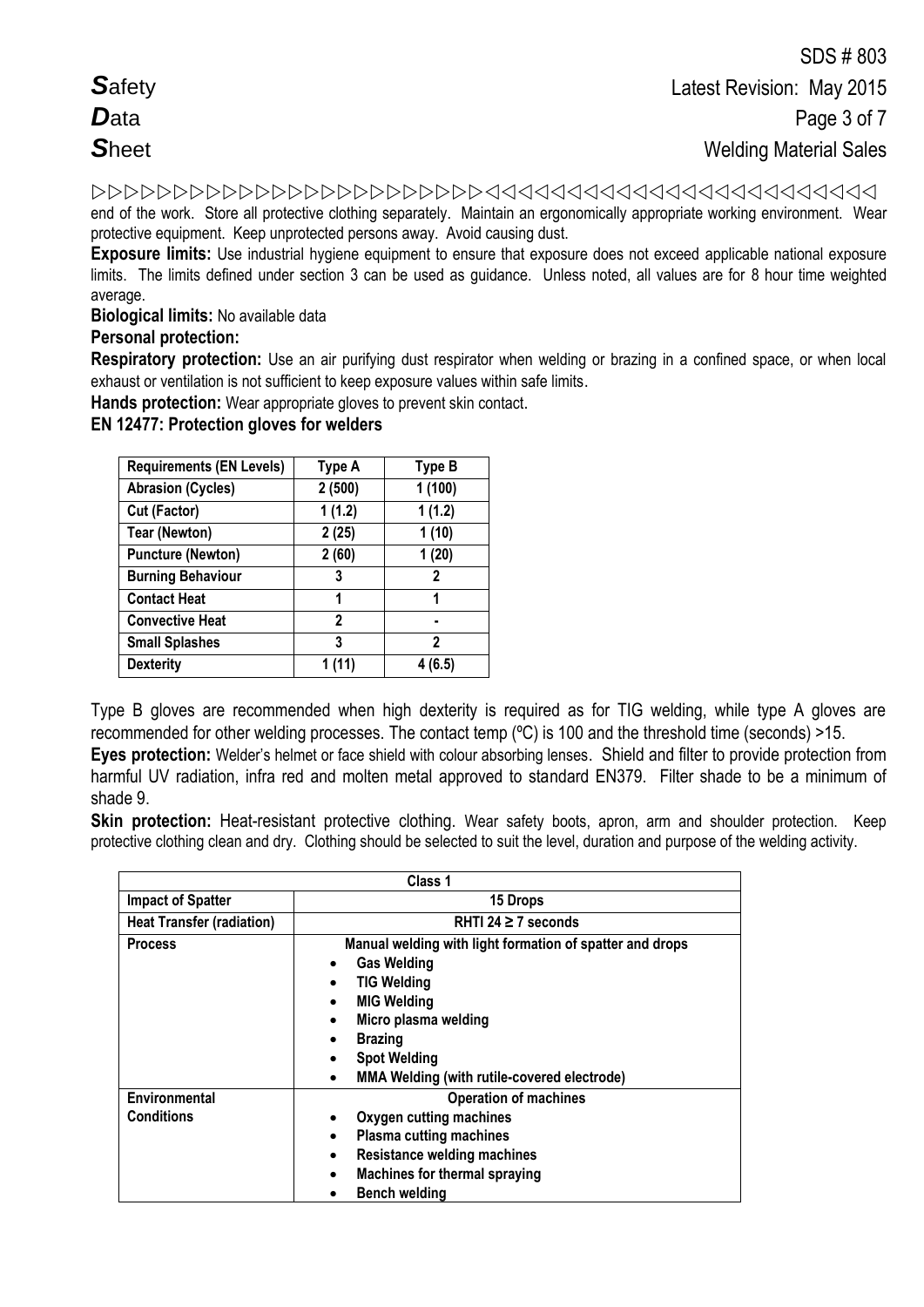| <b>Safety</b> |  |
|---------------|--|
| $\bm{D}$ ata  |  |
| Sheet         |  |

# 

|                                    | ulass z                                                                                                                                                                                                                                                                                                                                                                  |
|------------------------------------|--------------------------------------------------------------------------------------------------------------------------------------------------------------------------------------------------------------------------------------------------------------------------------------------------------------------------------------------------------------------------|
| <b>Impact of Spatter</b>           | 25 Drops                                                                                                                                                                                                                                                                                                                                                                 |
| <b>Heat Transfer (radiation)</b>   | RHTI 24 $\geq$ 16 seconds                                                                                                                                                                                                                                                                                                                                                |
| <b>Process</b>                     | Manual welding with heavy formation of spatter and drops<br>MMA welding (with basic or cellulose-covered electrodes)<br>٠<br>MAG welding (with CO2 or mixed gases)<br>٠<br><b>MIG Welding (with high current)</b><br>$\bullet$<br>Self shielded flux core arc welding<br>$\bullet$<br><b>Plasma cutting</b><br>٠<br>Gouging<br>Oxygen cutting<br><b>Thermal spraying</b> |
| Environmental<br><b>Conditions</b> | <b>Operation of machines</b><br>In confined spaces<br>$\bullet$<br>At overhead welding/cutting or in comparable constrained<br>$\bullet$<br>positions                                                                                                                                                                                                                    |

# 9. PHYSICAL AND CHEMICAL PROPERTIES:

Appearance: Solid Color: None **Odor: Odorless Odor Threshold: Not Available** pH Value: Not Available **Specific Gravity: Not Available** Melting Point/Melting Range: 1560-2000° F, 850-1100° C **Freezing Point: Not Available Boiling Point/Boiling Range: Not Available** Flash point: Not Available Evaporation Rate: Not Available Self-in flammability: Not Available **Explosion limits: Not Available** Vapor pressure: Not Available Vapor density: Not Available Density at 20°C: Not Available Relative density: 6-9 g/cm3 Solubility: Insoluble in water. Partition coefficient: Not Available **Auto-ignition temperature: Not Available Decomposition temperature: Not Available** Other Information: No available data.

#### $10<sub>1</sub>$ **STABILITY AND REACTIVITY:**

Chemical Stability: This product is stable under normal conditions. This product loses H2O when heated. Hazardous Reactions: Contact with chemical substances like acids or strong bases cause generation of gas. **Conditions to Avoid: Not applicable.** 

Incompatible Materials: Oxidizing agents. Reaction with strong reducing agents such as metal hydrides, acetic anhydride or alkali metals will generate hydrogen gas which could create an explosive hazard.

Hazardous Decomposition Products: Boric oxide fumes.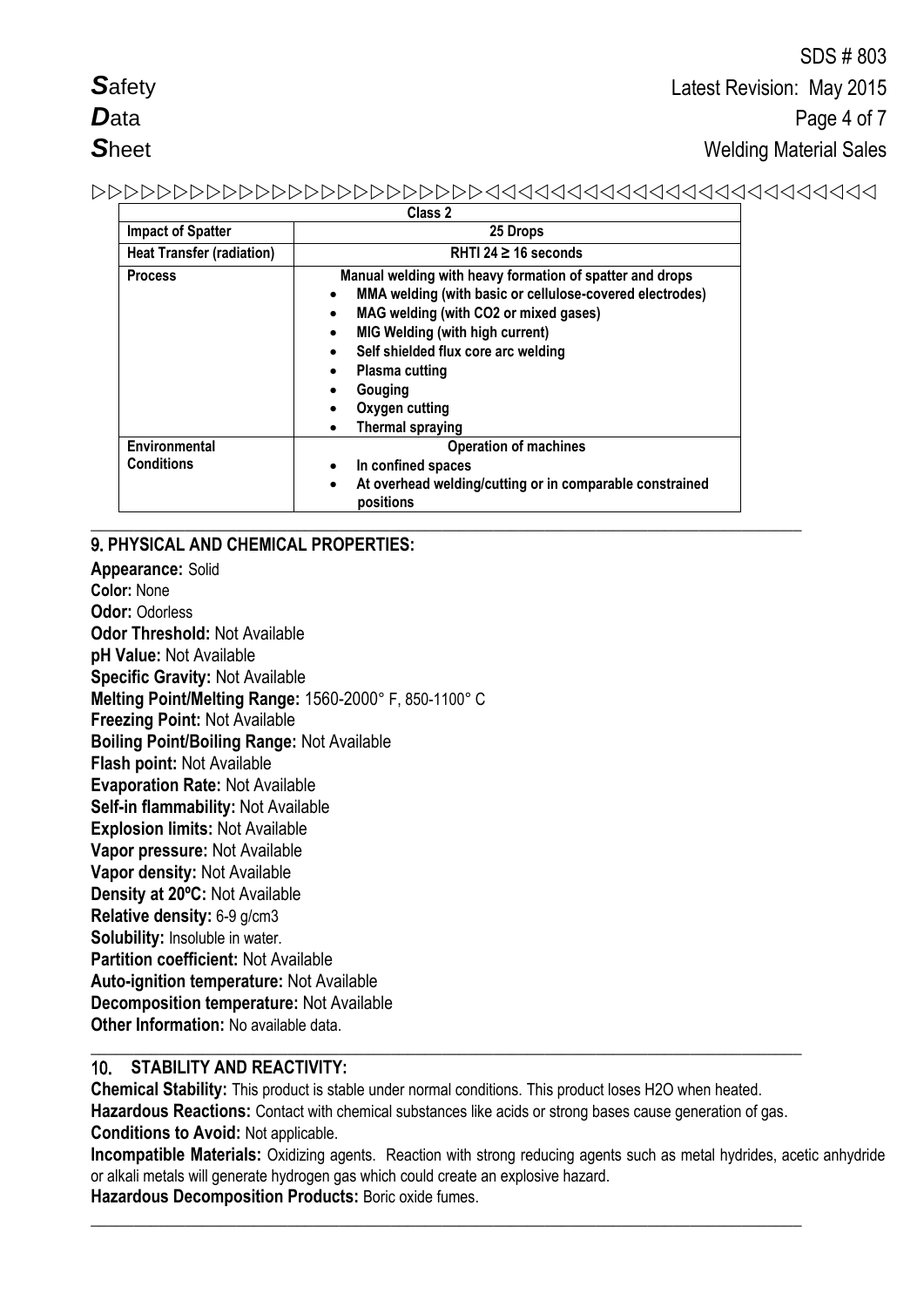# **11. TOXICOLOGICAL INFORMATION:**

**Acute Effects:** Overexposure to brazing and soldering fumes may result in symptoms like metal fume fever, dizziness, nausea, dryness or irritation of the nose, throat or eyes. Tin: May cause skin irritation. May cause eye irritation due to mechanical action. Inhalation of tin dust may cause respiratory tract and mucous membrane tract irritation due to mechanical action. It is poorly absorbed from the digestive tract. It can cause gastrointestinal tract disturbance which may be irritant or astringent on the stomach. Symptoms of systematic copper poisoning may include: capillary damage, headache, cold sweat, weak pulse, kidney and liver damage, central nervous system excitation followed by depression, jaundice, convulsions, paralysis and coma. Signs and symptoms of zinc exposure are central nervous system depression, cough, chest pain and difficulty breathing. Exposure to high airborne concentrations can cause anaesthetic effects. Toxicity reported for borates in humans: ingestion or absorption may cause nausea, vomiting, diarrhea, abdominal cramps, anderythematous lesions on the skin and mucous membranes. Other symptoms include: circulatory collapse, tachycardia, cyanosis, delirium, convulsions and coma. Death has been reported to occur in infants from less than 5 grams and in adults from 5 to 20 grams.

|                   | LD/LC50 Values that are relevant for classification |                       |  |
|-------------------|-----------------------------------------------------|-----------------------|--|
| Copper 7440-50-8  |                                                     |                       |  |
| Oral              | LD <sub>50</sub>                                    | >2000 mg/kg (rat)     |  |
| Dermal            | <b>LD50</b>                                         | >2000 mg/kg (rat)     |  |
| <b>Inhalation</b> | <b>LC50</b>                                         | >5.11 mg/L/4 hr (rat) |  |
| Intraperitoneal   | LD50                                                | 3.5 mg/kg (mouse)     |  |

| LD/LC50 Values that are relevant for classification |      |                 |  |
|-----------------------------------------------------|------|-----------------|--|
| Zinc 7440-66-6                                      |      |                 |  |
| Oral                                                | LD50 | 630 mg/kg (rat) |  |

| LD/LC50 Values that are relevant for classification |      |                   |
|-----------------------------------------------------|------|-------------------|
| lron 7439-89-6                                      |      |                   |
| Oral                                                | LD50 | 30000 mg/kg (rat) |

| LD/LC50 Values that are relevant for classification |             |                              |  |  |
|-----------------------------------------------------|-------------|------------------------------|--|--|
| <b>Boric Acid 10043-35-3</b>                        |             |                              |  |  |
| Oral                                                | LD50        | 2660 mg/kg (rat)             |  |  |
|                                                     | <b>LC50</b> | 53.2 mg/l (21d) (water flea) |  |  |

| LD/LC50 Values that are relevant for classification |      |                      |  |
|-----------------------------------------------------|------|----------------------|--|
| Borax 1303-96-4                                     |      |                      |  |
| Oral                                                | LD50 | 2660 mg/kg (rat)     |  |
| Dermal                                              | LD50 | 10000 mg/kg (rabbit) |  |

**Chronic Effects:** Overexposure to brazing and soldering fumes may affect pulmonary function. Chronic copper poisoning is typified by hepatic cirrhosis, brain damage and demyelination, kidney defect and copper deposition in the cornea as exemplified by humans with Wilson's disease. It has also been reported that copper poisoning has led to haemolytic anemia and accelerates arteriosclerosis, damage to the lungs, vomiting, diarrhoea, abdominal pain and blood disorders. Excessive inhalation of zinc oxide fumes may produce symptoms known as "Zinc Shakes" which are flu-like and usually cease when the individual is removed from the source. Prolonged or repeated exposure can cause vomiting, diarrhoea, lung irritation.

**\_\_\_\_\_\_\_\_\_\_\_\_\_\_\_\_\_\_\_\_\_\_\_\_\_\_\_\_\_\_\_\_\_\_\_\_\_\_\_\_\_\_\_\_\_\_\_\_\_\_\_\_\_\_\_\_\_\_\_\_\_\_\_\_\_\_\_\_\_\_\_\_\_\_\_\_\_\_\_\_\_\_\_**

# **12. ECOLOGICAL INFORMATION: Toxicity:** No available data.

**Persistence and Degradability:** No available data.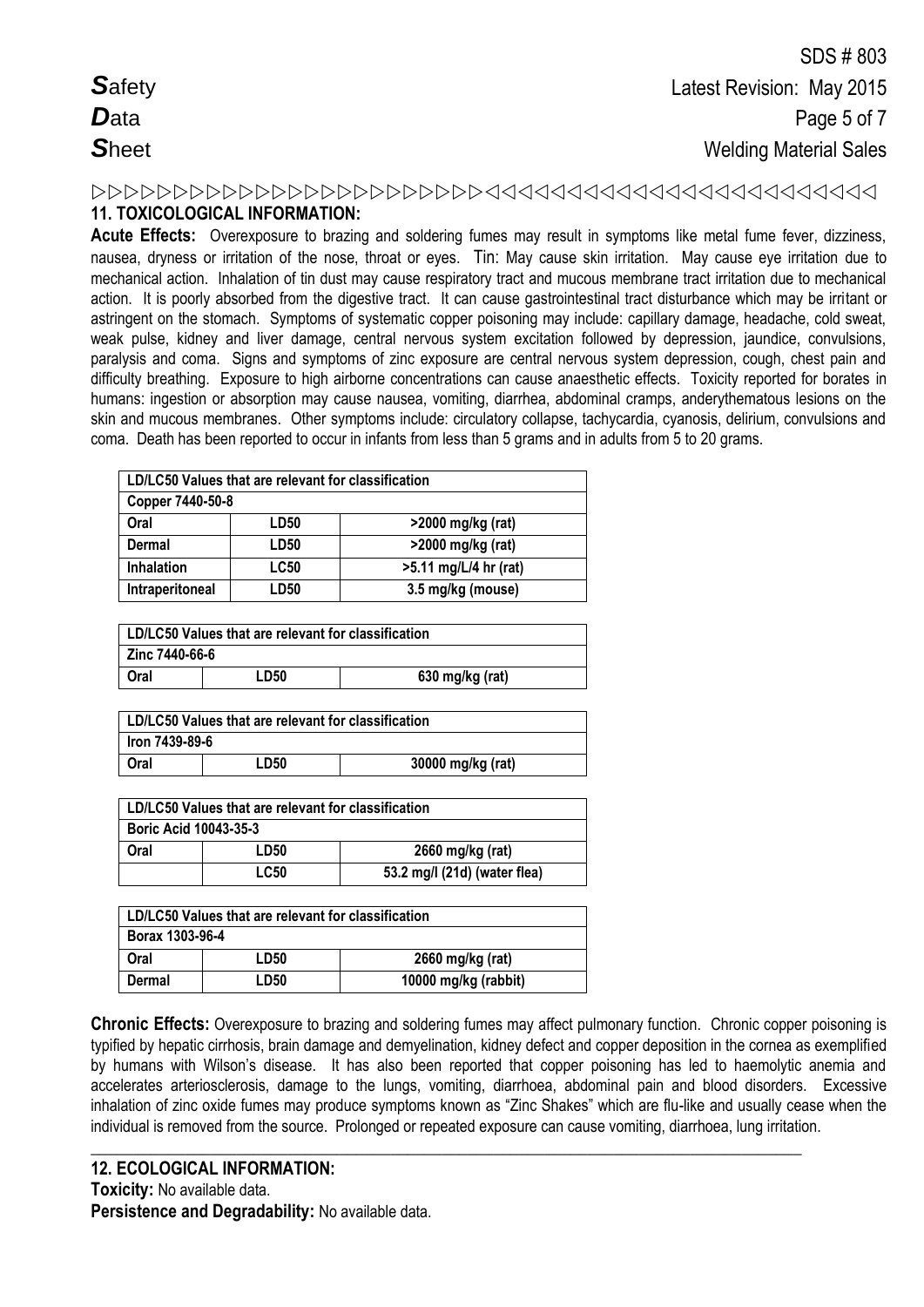**Bio accumulative Potential:** The following figures are the bio concentration factor (BCF) for the substances on their own. BCF:

Copper, BCF: 29 Iron, BCF: 140000 **Mobility in Soil:** No available data.

**Other Adverse Effects:** No available data.

Welding materials could degrade into components originating from the materials used in the welding process. Avoid exposure to conditions that could lead to accumulation in soils or groundwater. Harmful to aquatic organisms, may cause long-term adverse effects in the aquatic environment.

**\_\_\_\_\_\_\_\_\_\_\_\_\_\_\_\_\_\_\_\_\_\_\_\_\_\_\_\_\_\_\_\_\_\_\_\_\_\_\_\_\_\_\_\_\_\_\_\_\_\_\_\_\_\_\_\_\_\_\_\_\_\_\_\_\_\_\_\_\_\_\_\_\_\_\_\_\_\_\_\_\_\_\_**

**\_\_\_\_\_\_\_\_\_\_\_\_\_\_\_\_\_\_\_\_\_\_\_\_\_\_\_\_\_\_\_\_\_\_\_\_\_\_\_\_\_\_\_\_\_\_\_\_\_\_\_\_\_\_\_\_\_\_\_\_\_\_\_\_\_\_\_\_\_\_\_\_\_\_\_\_\_\_\_\_\_\_\_**

# **13. DISPOSAL CONSIDERATIONS:**

**Product:** For product elimination, dispose of in accordance with EPA regulations. **Package:** May be disposed in approved landfills provided local regulations are observed.

# **14. TRANSPORT INFORMATION:**

**UN-number:** Not applicable **UN proper shipping name:** Not applicable **Transport hazard class:** Not applicable **Packing group:** Not applicable **Environmental hazards:** Not applicable **Special precautions for users:** Not applicable

# **15. REGULATORY INFORMATION:**

**TSCA No.:** Sodium Tetraborate Decahydrate appears on the EPA TSCA inventory list under the CAS no. 1330-43-4, which represents the anhydrous form of this inorganic salt.

**\_\_\_\_\_\_\_\_\_\_\_\_\_\_\_\_\_\_\_\_\_\_\_\_\_\_\_\_\_\_\_\_\_\_\_\_\_\_\_\_\_\_\_\_\_\_\_\_\_\_\_\_\_\_\_\_\_\_\_\_\_\_\_\_\_\_\_\_\_\_\_\_\_\_\_\_\_\_\_\_\_\_\_\_**

**RCRA:** Sodium Tetraborate Decahydrate is not listed as a hazardous waste under any sections of the Resource Conservation and Recovery Act or regulations (40 CFR 261 et seq.).

**Superfund:** CERCLA/SARA. Sodium Tetraborate Decahydrate is not listed under CERCLA (the Comprehensive Environmental Response Compensation and Liability Act) or its 1986 amendments, SARA, (the Superfund Amendments and Reauthorization Act), including substances listed under Section 313 of SARA, Toxic Chemicals, 42 USC 11023, 40 CFR 372.65; Section 302 of SARA, Extremely Hazardous Substances, 42 USC 11002, 40 CFR 355; or the CERCLA Hazardous Substances list, 42 USC 9604, 40 CFR 302.

**Safe Drinking Water Act:** Sodium Tetraborate Decahydrate is not regulated under the SDWA, 42 USC 300g-1, 40 CFR 141 et seq. Consult state and local regulations for possible water quality advisories regarding Borax.

Clean Water Act (Federal Water Pollution Control Act): 33 USC 1251 et seq.

- (a) Sodium Tetraborate Decahydrate is not itself a discharge covered by any water quality criteria of Section 304 of the CWA, 33 USC 1314.
- (b) It is not on the Section 307 List of Priority Pollutants, 33 USC 1317, 40 CFR 129.
- (c) It is not on the Section 311 List of Hazardous Substances, 33 USC 1321, 40 CFR 116.

**OSHA/Cal OSHA:** This MSDS document meets the requirements of both OSHA (29 CFR 1910.1200) and Cal OSHA (Title 8 CCR 5194(g)) hazard communication standards. Refer to Section 6 for regulatory exposure limits.

**IARC:** The International Agency for Research on Cancer (of the World Health Organization) does not list or categorize Sodium Tetraborate Pentahydrate as a carcinogen.

**NTP Annual Report on Carcinogens:** Sodium Tetraborate Decahydrate is not listed.

**OSHA Carcinogen:** Sodium Tetraborate Decahydrate is not listed.

**California Proposition 65:** Sodium Tetraborate Decahydrate is not listed on any Proposition 65 lists of carcinogens or reproductive toxicants.

**CONEG Model Legislation:** Sodium Tetraborate Decahydrate meets all the CONEG requirements relating to heavy metal limitations on components of packaging materials.

**Clean Air Act:** Sodium Tetraborate Decahydrate was not manufactured with and does not contain any Class I or Class II ozone depleting substances, as defined by EPA.